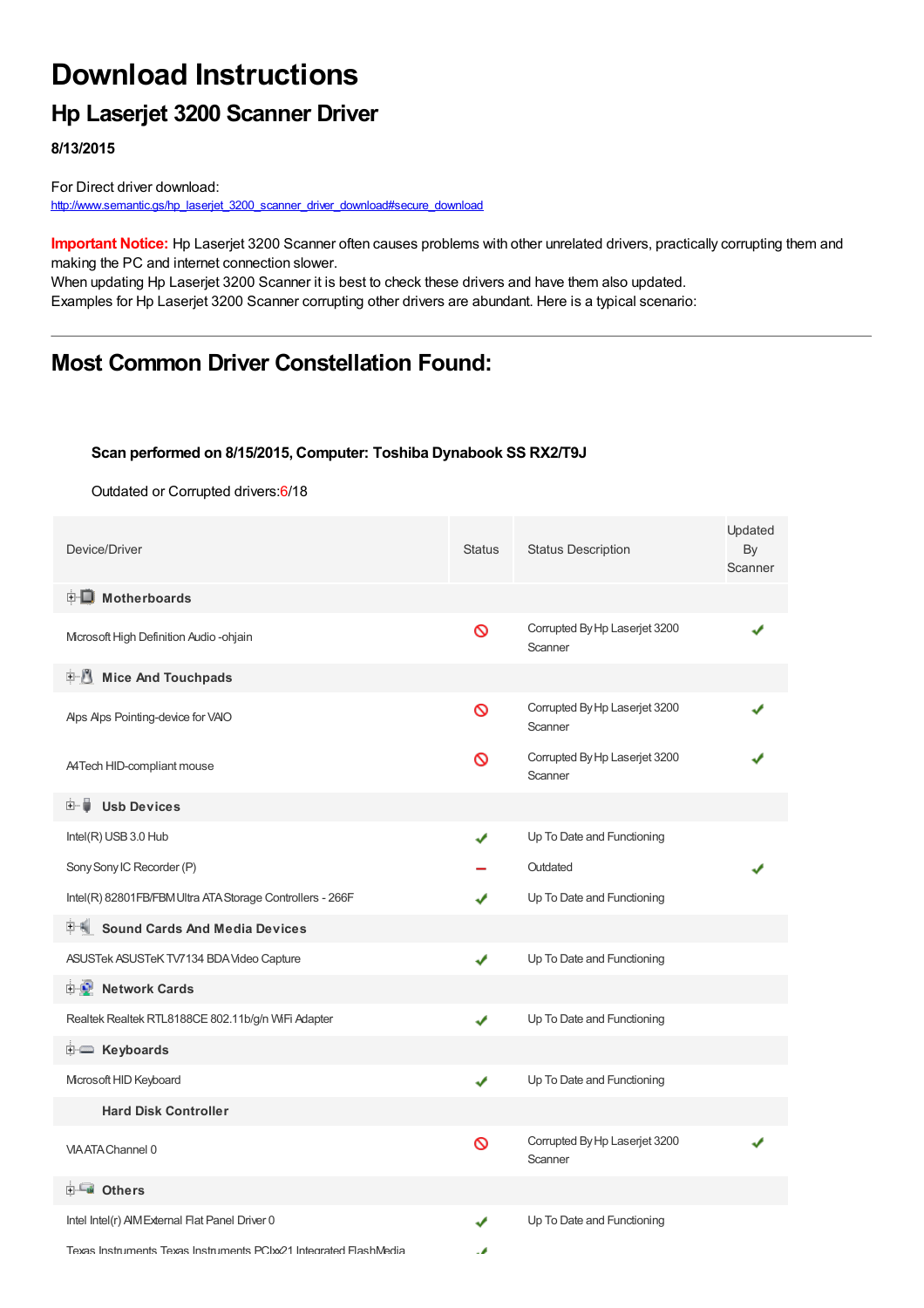| TUNG ITION I DURATE TERMINO I DURATE DE LA CAPITALIZIA DE DISPONER<br>Controller | v            | Up To Date and Functioning               |
|----------------------------------------------------------------------------------|--------------|------------------------------------------|
| D-10<br><b>Cameras, Webcams And Scanners</b>                                     |              |                                          |
| Microsoft USB Video Device                                                       | ✔            | Up To Date and Functioning               |
| <b>中書 Video Cards</b>                                                            |              |                                          |
| Intel Video Controller (VGA Compatible)                                          | $\checkmark$ | Up To Date and Functioning               |
| <b>E</b> Input Devices                                                           |              |                                          |
| Logitech USB Input Device                                                        | ✔            | Up To Date and Functioning               |
| <b>E-TP</b> Port Devices                                                         |              |                                          |
| Mobile Connector Device Diagnostic Interface (COM11)                             | ✔            | Up To Date and Functioning               |
| <b>Monitors</b><br>田山                                                            |              |                                          |
| Sony Digital Flat Panel (1024x768)                                               | $\checkmark$ | Up To Date and Functioning               |
| <b>Devices</b> Mobile Phones And Portable Devices                                |              |                                          |
| <b>Acer NOKIA</b>                                                                | ര            | Corrupted By Hp Laserjet 3200<br>Scanner |

# **Hp Laserjet 3200 Scanner Driver Models:**

| <b>Driver Model</b>                          | <b>Original</b><br><b>Upload Date</b> | Last<br><b>Modification</b> | <b>Driver File</b>                           | <b>File</b><br><b>Size</b> | <b>Most Compatible</b><br><b>Computer Model</b> | <b>Availabilty To</b><br><b>Scanner</b> |
|----------------------------------------------|---------------------------------------|-----------------------------|----------------------------------------------|----------------------------|-------------------------------------------------|-----------------------------------------|
| <b>Hp Laserjet 3200 Scanner</b><br>O2.13927  | 11/7/2014                             | 8/8/2015                    | hp laserjet 3200 scanner-<br>o2.13927.exe    | 52kb                       | Sony VGN-AR11MR,                                | J                                       |
| Hp Laserjet 3200 Scanner<br>721.100          | 1/19/2015                             | 8/6/2015                    | hp_laserjet_3200_scanner-<br>721.100.exe     |                            | 51kb ASUS BP5275,                               |                                         |
| Hp Laserjet 3200 Scanner<br>1.122.181.1      | 9/6/2014                              | 8/9/2015                    | hp_laserjet_3200_scanner-<br>1.122.181.1.exe |                            | 203kb Sony VGN-FS750F,                          |                                         |
| Hp Laserjet 3200 Scanner<br>7401.10          | 2/1/2015                              | 8/12/2015                   | hp_laserjet_3200_scanner-<br>7401.10.exe     | 28kb                       | Fujitsu FMVA42EWKS,                             |                                         |
| Hp Laserjet 3200 Scanner<br>83987            | 10/10/2014                            | 8/12/2015                   | r-83987.exe                                  | 86kb                       | Toshiba Qosmio X75-A,                           |                                         |
| Hp Laserjet 3200 Scanner<br>80231.1          | 11/2/2014                             | 8/5/2015                    | hp_laserjet_3200_scanner-<br>80231.1.exe     |                            | 218kb Lenovo 10AH0016US,                        |                                         |
| Hp Laserjet 3200 Scanner<br>J3071.17         | 9/12/2014                             | 8/9/2015                    | hp_laserjet_3200_scanner-<br>j3071.17.exe    |                            | 163kb Toshiba Satellite C660-2QQ,               | ✔                                       |
| Hp Laserjet 3200 Scanner<br>E1.1083          | 11/5/2014                             | 8/10/2015                   | hp_laserjet_3200_scanner-<br>e1.1083.exe     |                            | 146kb HPP6-2455eb,                              |                                         |
| <b>Hp Laserjet 3200 Scanner</b><br>7002.12.1 | 9/19/2014                             | 8/11/2015                   | hp laserjet 3200 scanner-<br>7002.12.1.exe   |                            | 100kb Lanix Lanix Corp.                         |                                         |
| Hp Laserjet 3200 Scanner<br>61.12.177        | 11/4/2014                             | 8/9/2015                    | hp_laserjet_3200_scanner-<br>61.12.177.exe   |                            | 138kb INVESTRONICA PTC-Q965,                    |                                         |
| Hp Laserjet 3200 Scanner<br>82649            | 1/17/2015                             | 8/12/2015                   | hp_laserjet_3200_scanner-<br>82649.exe       | 33kb                       | LG T1-5224A3,                                   | ✔                                       |
| <b>Hp Laserjet 3200 Scanner</b><br>31.12.186 | 9/2/2014                              | 8/5/2015                    | kenuyarzb-31.12.186.exe                      | 20kb                       | Sony VGN-CS16G_R                                |                                         |
| Hp Laserjet 3200 Scanner<br>31.1776          | 9/12/2014                             | 8/8/2015                    | hp_laserjet_3200_scanner-<br>31.1776.exe     |                            | 160kb Epson Endeavor AT205,                     | J                                       |
| Hp Laserjet 3200 Scanner<br>K30301.1         | 2/6/2015                              | 8/8/2015                    | hp_laserjet_3200_scanner-<br>k30301.1.exe    | 27kb                       | Sony VPCEA36FG,                                 | ✔                                       |
| Hp Laserjet 3200 Scanner<br>3272.12          | 1/17/2015                             | 8/10/2015                   | hp_laserjet_3200_scanner-<br>3272.12.exe     | 72kb                       | NEC PC-LL550KJ1K                                | J                                       |
| Hp Laserjet 3200 Scanner<br>74086            | 9/28/2014                             | 8/11/2015                   | hp_laserjet_3200_scanner-<br>74086.exe       | 59kb                       | HP Presario R4100,                              |                                         |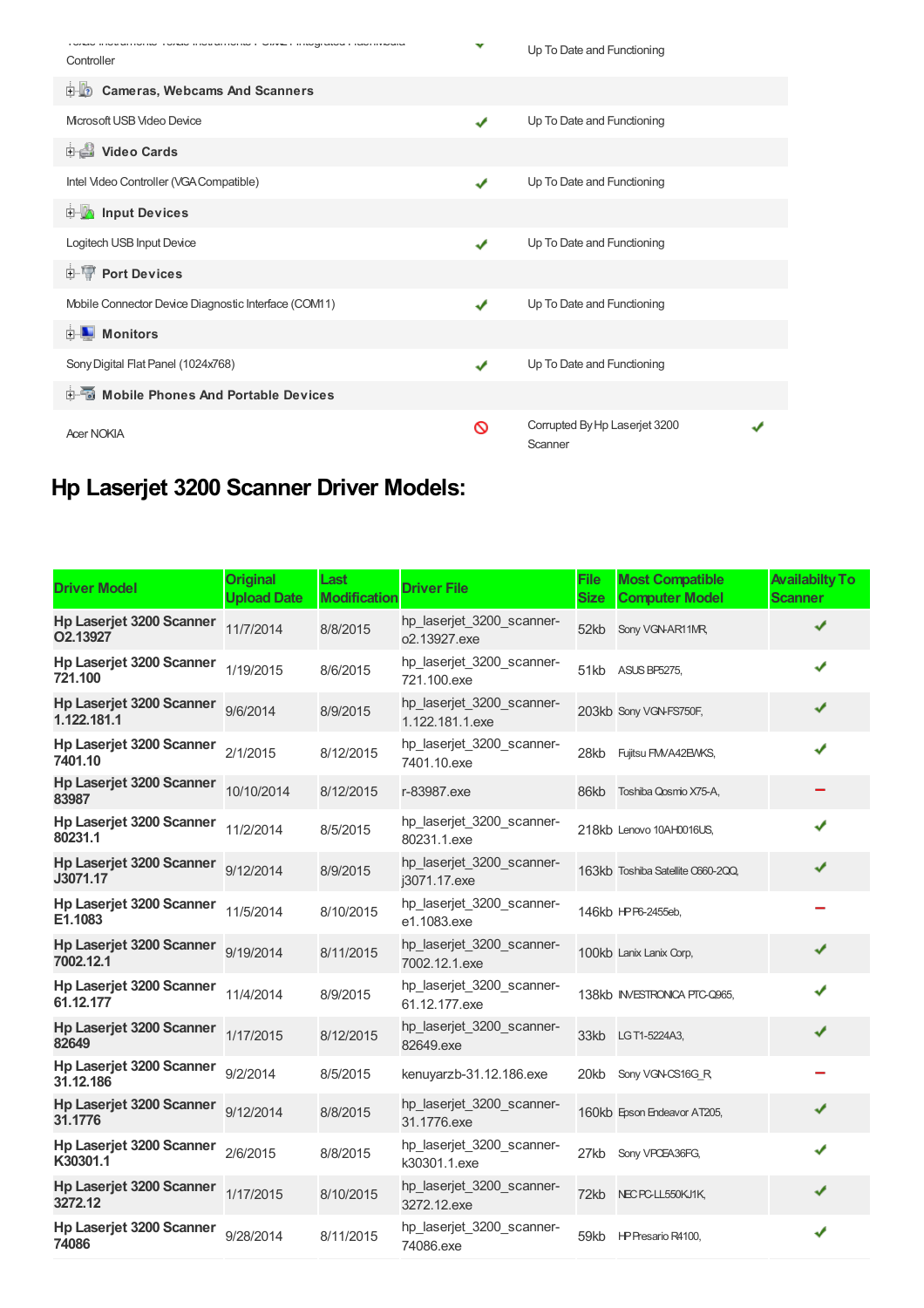| Hp Laserjet 3200 Scanner<br>202.179         | 10/15/2014 | 8/11/2015 | hhas-202.179.exe                            |       | 169kb Panasonic CF-S9LWGJDS,             | ✔ |  |
|---------------------------------------------|------------|-----------|---------------------------------------------|-------|------------------------------------------|---|--|
| Hp Laserjet 3200 Scanner<br>4091.14         | 10/9/2014  | 8/5/2015  | hp_laserjet_3200_scanner-<br>4091.14.exe    | 93kb  | HPNC787AA-AKL s3789d,                    | ✔ |  |
| Hp Laserjet 3200 Scanner<br>301.120         | 8/5/2014   | 8/10/2015 | hp_laserjet_3200_scanner-<br>301.120.exe    | 32kb  | HPHP Pavilion dv9000<br>GU136EA#ABF,     | ✔ |  |
| Hp Laserjet 3200 Scanner<br>161.1222        | 12/14/2014 | 8/6/2015  | hp_laserjet_3200_scanner-<br>i61.1222.exe   |       | 192kb HPPL499AA-UUZ t760.ch,             | ✔ |  |
| Hp Laserjet 3200 Scanner<br>7281.17         | 11/20/2014 | 8/11/2015 | nmw-7281.17.exe                             |       | 124kb HPKT541AA-UUB a6528hk,             |   |  |
| Hp Laserjet 3200 Scanner<br>83697           | 1/31/2015  | 8/10/2015 | sdrec-83697.exe                             |       | 117kb Fujitsu FM/NS1E3,                  | ✔ |  |
| Hp Laserjet 3200 Scanner<br>U6262.16        | 1/17/2015  | 8/6/2015  | hp_laserjet_3200_scanner-<br>u6262.16.exe   |       | 114kb HPHDX9300,                         | ✔ |  |
| Hp Laserjet 3200 Scanner<br>C60666          | 8/3/2014   | 8/5/2015  | hp_laserjet_3200_scanner-<br>c60666.exe     |       | 88kb Sony VGN-TZ170C,                    | ✔ |  |
| <b>Hp Laserjet 3200 Scanner</b><br>F2.10493 | 10/24/2014 | 8/11/2015 | hp laserjet 3200 scanner-<br>f2.10493.exe   |       | 180kb Sony VPCF13JFX,                    | √ |  |
| Hp Laserjet 3200 Scanner<br>43390           | 8/24/2014  | 8/9/2015  | hp_laserjet_3200_scanner-<br>43390.exe      |       | 181kb IBMSystemx3650 M3-[7945AC1,        | ✔ |  |
| Hp Laserjet 3200 Scanner<br>73783           | 7/25/2014  | 8/9/2015  | hp_laserjet_3200_scanner-<br>73783.exe      |       | 182kb LGP1-J555R                         | ✔ |  |
| Hp Laserjet 3200 Scanner<br>S21.12.12.10    | 10/30/2014 | 8/7/2015  | xrdoiqzla-s21.12.12.10.exe                  |       | 122kb Compaq Presario 8141EA,            | ✔ |  |
| Hp Laserjet 3200 Scanner<br>F32227          | 8/10/2014  | 8/8/2015  | hp_laserjet_3200_scanner-<br>f32227.exe     |       | 162kb Fujitsu LifeBook A6210,            | ✔ |  |
| <b>Hp Laserjet 3200 Scanner</b><br>332.129  | 11/23/2014 | 8/11/2015 | hp_laserjet_3200_scanner-<br>332.129.exe    |       | 159kb Systemax Si X58 Game,              | ✔ |  |
| <b>Hp Laserjet 3200 Scanner</b><br>1.13974  | 1/12/2015  | 8/8/2015  | f-1.13974.exe                               | 65kb  | SIEMENS MC PC BOX V5 CPB,                | ✔ |  |
| Hp Laserjet 3200 Scanner<br>72362.1         | 12/12/2014 | 8/10/2015 | hp_laserjet_3200_scanner-<br>72362.1.exe    | 73kb  | Intel W660DI.                            | ✔ |  |
| Hp Laserjet 3200 Scanner<br>2.11.1274       | 9/9/2014   | 8/11/2015 | hp laserjet 3200 scanner-<br>2.11.1274.exe  |       | 194kb HPNQ973AA-ABF p6032f,              | ✔ |  |
| Hp Laserjet 3200 Scanner<br>73382           | 10/13/2014 | 8/9/2015  | hp_laserjet_3200_scanner-<br>73382.exe      |       | 202kb Sony VGN-NW230G,                   | ✔ |  |
| Hp Laserjet 3200 Scanner<br>13672.1         | 2/5/2015   | 8/6/2015  | hp_laserjet_3200_scanner-<br>i3672.1.exe    | 164kb | Toshiba Dynabook REGZA PC<br>D712/V3HWS, |   |  |
| Hp Laserjet 3200 Scanner<br>Q622.12.12      | 1/20/2015  | 8/4/2015  | hp_laserjet_3200_scanner-<br>q622.12.12.exe |       | 154kb System76 Leopard Extreme,          | ✔ |  |
| Hp Laserjet 3200 Scanner<br>42792           | 2/3/2015   | 8/12/2015 | hp_laserjet_3200_scanner-<br>42792.exe      |       | 37kb Toshiba SATELLITE C855-2L1,         |   |  |
| Hp Laserjet 3200 Scanner<br>81.1423         | 1/11/2015  | 8/7/2015  | irdvfi-81.1423.exe                          |       | 166kb IBM2373NG8,                        |   |  |

## **Typical Driver constellation for scanned computers:**

#### **Data derived from 855 scans made on these 479 computers from 11/12/2014 to 7/31/2015:**

IBMEserver xSeries 235-[86716BG, Sony VGN-FE90PS, Toshiba Dynabook Qosmio D711/T3EB, Clevo W870CU, Lenovo ThinkPad X200s, OEMBy O.E.M, IBM 8183Y59, HP RQ407AAR-ABAa1748x, Sony VGN-CS36SJ\_R, NEC PC-MK29MLZDF, Toshiba SATELLITE NB10t-A-103, Packard Bell IMEDIAD5230 BE, Sony VGN-CR35T\_B, Packard Bell IXMM5740, Medion E1312,NECRNM21223076, IBMSystem x3650 M2 -[7947K4G, SonyVGN-NS180D, Lenovo ThinkPad T61,HPPS233AA-ABF m1255.f, NEC PC-GL16MG1R9, Gigabyte EP41-US3L, Dell TT 3421, HP GJ345AA-UUW a6122.sc, Gateway GM5688E, SAMSUN 350V, Dell Vostro 200, Gigabyte B85N-WIFI, IBM1843A19, LGR580-G.BP21P1, HP PS378AA-ABN t875.no, IBM8215VFZ, Intel C16, Fujitsu FMLX70SDG, LGR380-AP6BK, Panasonic CF-19FDGCFWG, NEC PC-MK33LBZCE, HOUTER ORO-PC, Panasonic CF-19AHNAHFL, HP PS414AA-AB5 W1268HK, Medion P6611, Dell Precision T5610, Fujitsu FMMFA55K, IBMSystem x3650 M3 -[7945K4G,Gateway510 sku,HPHPCompaq tc4400,HPVS303AA-ABDP6000, SonyVGN-P92KS, LGP1-5005P, Toshiba DynabookQosmio T851/D8EB, HPPS354AA-ABXa809.fi, Lenovo ThinkCentre M90p, SonyVGN-SZ77TN\_C, Acer Veriton S480G, Lenovo 2429B56,HPPresario V3000,HPPS235AA-ABFm1280.f, Leading Edge LECC2600, Toshiba SATELLITEC855-18G, PanasonicCF-S8HYEPDR, Acer Aspire 4253G,HPRJ788AA-ABAa1613w, IBMIBMSystem x3400 M2 Server -[783734G,Gateway6020GZ, ASUSET2400IGTS-H61, Samsung N130,HPPresario C300,GatewayH5212,HP100-5158, Fujitsu FMVC18WA, Packard Bell IMEDIA X9678 AIO, IBM1847Y1Y, SonyVGN-FW21L, SonySVD11219CJB, SonyVGN-FW245J,HPM7640n-ABAm7640, Apple Macmini1,1, SonyVPCEB3S1E,NECPC-LL560MG3ER, SonyVPCCW2S1R, IBM2672RD3, LGR710-S.AP55V, Toshiba SATELLITEC870-12E,Clevo W870CU, Fujitsu FMVP773BDW, SonyPCG-Z1WAMP, Sony VGC-RC70S, Toshiba Dynabook C7212CMHN, Sony VGN-NS110D, IBYTE Udp gn naxos-i1l, WIPRO WSG37425V-0038, Positivo POS-EC945AL, NEC PC-LL700GD, Sony VGNZ890G, Packard Bell IMEDIAMC 8236, HP HP Compaq nw8440, Panasonic CF-30CTWAZBM, RMPIc RMECOQUIET 630A, Panasonic CF-53JAWZYDE, Sony VGN-AW290Y, SonyVPCF13WFX,HPHPCompaq 6530b, SonyVGN-FW245J, PanasonicCF-W4GWPAXP,HPXy107et,HPHPPavilion dv9575EM, SonyVGN-S5VP\_B, Powerspec B647, Lenovo ThinkPad W510, HP NF566AA-ABU a6718.uk, Lenovo 00P3799, HP HP Compaq nc6000, Dell Vostro 5470, Fujitsu FMO707AY, Panasonic CF-52PFNBVQP, SonyVGN-NS220TH, Intel SE7505VB2, Packard Bell IPower X9274,Gigabyte X58A-OC,HPRZ482AA-ABFm8090.f,NECPC-VY22MAZ7A, IBM 268452M, Fujitsu FMVMGG70WY,HPGQ524AA-ABEa6219.es, IBMIBMSystem x3500 M3 Server -[7380AC1, SonyVGN-FW148J,HPG5310be-m, Acer Veriton Z290G, Gigabyte 946GM-S2, Lenovo 7659WH9, Medion E5217, HP PX568AA-ABYt3040.dk, IBM8215EKU, HP 810-150se, HP HP Compaq nc8230, HP PX623AA-ABU